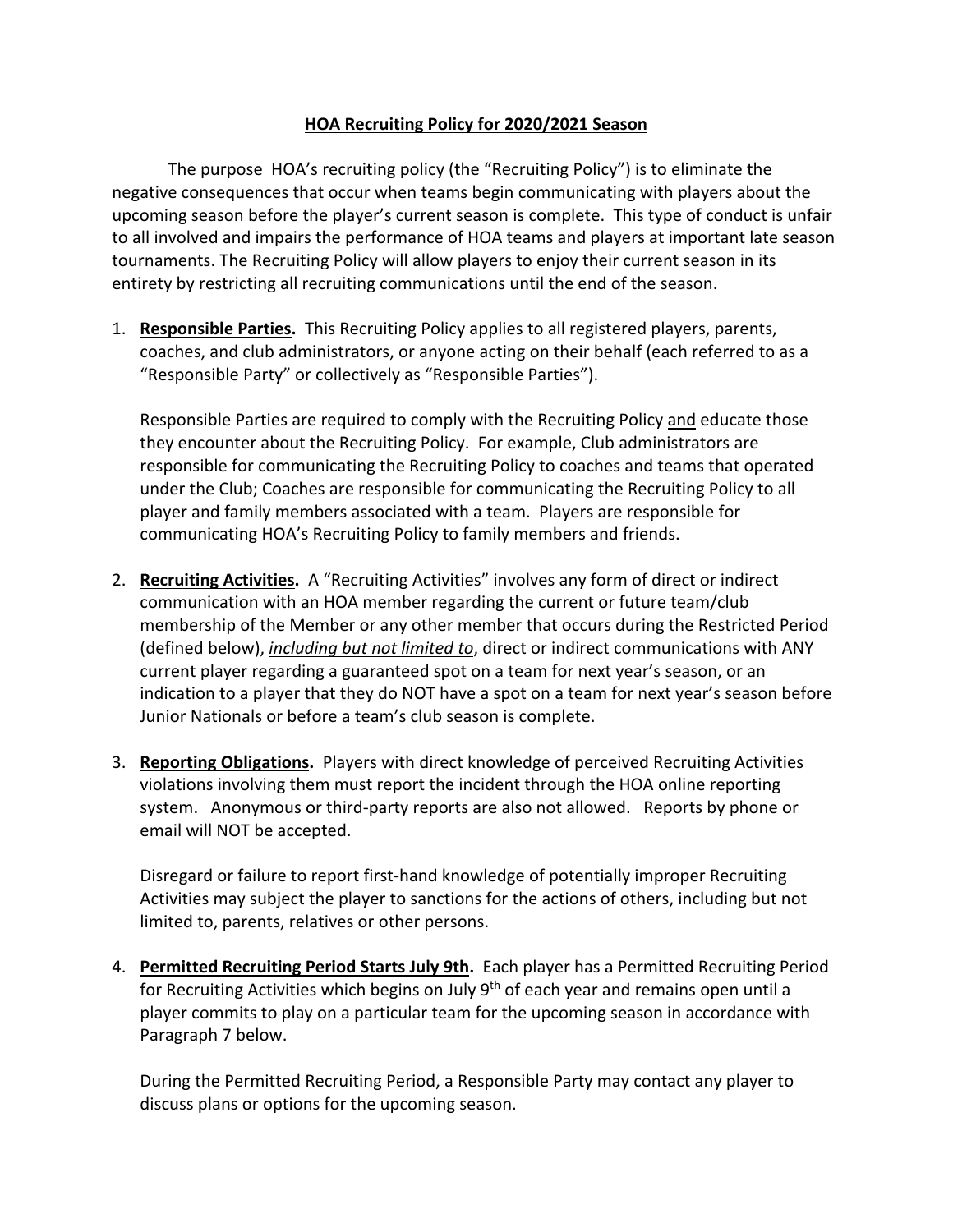*The Only Exception to July 9th***:** If a team does not qualify to attend Nationals, then the team that the player is registered with for the season, or the team's club, may communicate with the player about the upcoming season AFTER the team completes its last tournament of the current season. The communications *may* include a verbal offer to play for a particular team for the next season, however no acceptances are allowed until July 15<sup>th</sup> in accordance with paragraph 7. Stated differently, the ONLY recruiting allowed prior to July 9th is recruiting that occurs *within a club* and AFTER the player's team completes its last tournament of the season. Any communication that would require a player to *change* their current club affiliation remains restricted until July 9th.

5. **New Players**. If a player is not registered to play with a club or team for the current season ("Non-HOA Player"), then anyone may talk to the Non-HOA Player about the upcoming season, however, any tryouts, offers and/or acceptances must be accordance with Paragraph 7.

If it is unclear whether a player is a member of a HOA club or team during the current season, then it is permissible for a Responsible Party to ask the player if they are a current member of a HOA club or team. If the player confirms that they are a member of a HOA club or team for the current season, then any further Recruiting Activities must cease until the Permitted Recruiting Period begins.

6. **Extra Volleyball Activities**. During the current season, Responsible Parties may communicate with players who belong to another club IF the *sole purpose* of the communication is to create a team ("Multi-Club Team") to participate in a specific league or tournament ("Extra Volleyball Activities") that will occur during the current season.

When a Multi-Club Team is created for Extra Volleyball Activities, all communications about the players' current or future club/team membership unrelated to the Multi-Club Team remain subject to the restrictions against Recruiting Activities.

# 7. **Tryouts, Offers & Acceptance**.

**Tryouts**. Starting on July 9<sup>th</sup>, a club/team/coach ("Recruiting Entity") can conduct tryouts for the next season. The tryouts can be open-tryouts, invite-only tryouts and/or private tryouts involving any players.

Offers. Starting at 12:01 AM on July 9<sup>th</sup> and continuing until a team roster is complete, a Recruiting Entity may communicate a written (or electronic) offer to any player for a place on a specific team's roster.

Any offers conveyed between July  $9<sup>th</sup>$  though July  $15<sup>th</sup>$  must remain open for acceptance through 11:59 PM on July 15<sup>th</sup>.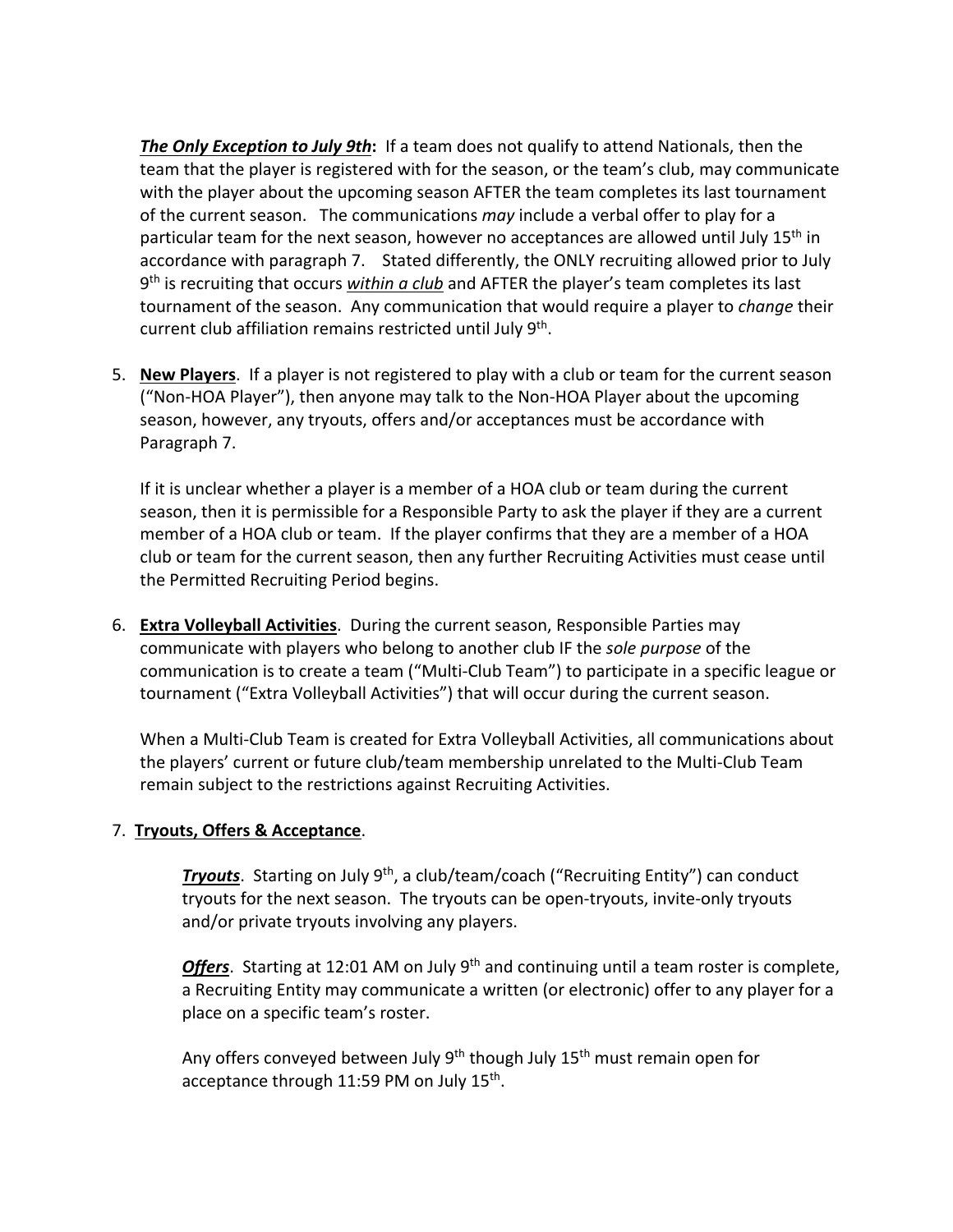HOA is not a party to the agreement between a player and a club. However, it is recommended that practice and tournament expections as well as estimated costs be communited with any offer so that the player can make a reasonably informed decision.

**Acceptance of Offers***.* No offer or payments to the club can be accepted prior to 12:01 AM on July 15<sup>th</sup>. After this time, a player may accept an offer by communicating written (or electronic) acceptance to the Recruiting Entity that conveyed the offer.

8. **Deceptive and Dishonest Conduct**. The Recruiting Policy is intended to protect the interest of HOA players. Any activities that attempt to circumvent the intent of the Recruiting Policy will be subject to sanctions without warning. For example, special invitation Open Gyms are not allowed. Open gyms must be communicated via a website or social media at least 72 hrs in advance.

If a Responsible Party engages in conduct that might be viewed by others as an attempt to circumvent the intent of the Recruiting Policy, then HOA will fully investigate the matter and impose sanctions on ALL Responsible Parties involve as appropriate.

If you are considering an activity that is not specifically authorized under the Recruiting Policy or might be viewed by others as an attempt to circumvent the intent of the Recruiting Policy, then it is highly recommended that you contact HOA for pre-approval of the activity to avoid unexpected consequences.

9. **Violations and Sanctions.** HOA's investigation into improper Recruiting Activities, and determination as to whether violations have occurred, will be at the sole discretion of HOA Staff and Board of Directors based on the specificity and severity of the facts reported.

If HOA determines that Recruiting Activities occurred outside a player's Permitted Recruiting Period, then HOA will impose sanctions against all Responsible Parties involved. Sanctions may include monetary fines, team/player tournament suspensions, or revocation of HOA membership. HOA reserves the right to impose sanctions against HOA members based on actions of non-members if appropriate under the circumstances.

HOA reserves the right to impose any sanction(s) it deems appropriate under the circumstances. The following are examples intended only to illustrate the significance that HOA places in the enforcement of this Recruiting Policy.

## **Player Violation**

1st Violation